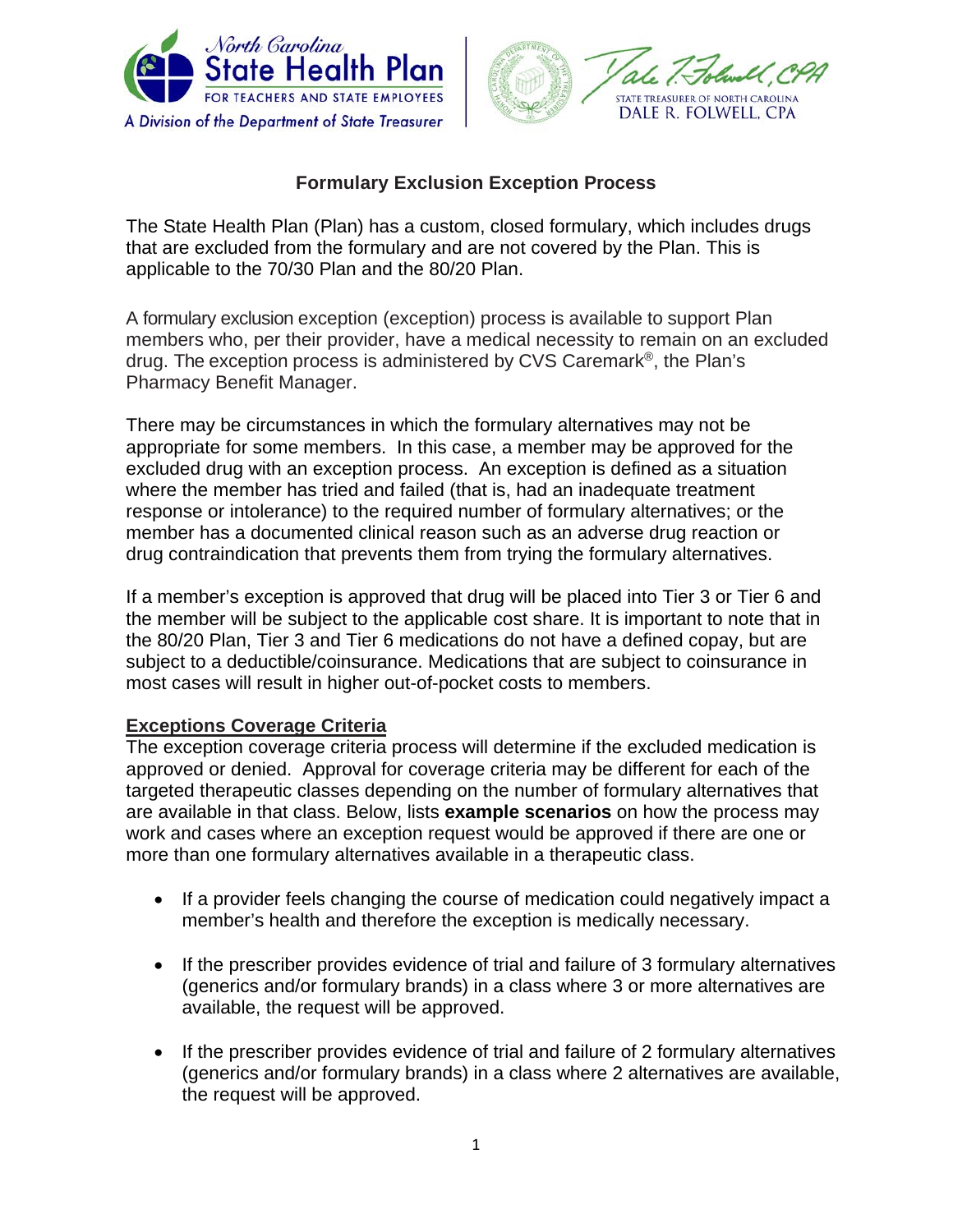



• If the prescriber provides evidence of trial and failure of 1 formulary alternative (generic and/or formulary brands) in a class where only 1 alternative exists, the request will be approved.

In addition to trying or failing formulary alternatives, approval for an excluded drug can also exist if the prescriber provides evidence of an adverse drug reaction or drug contraindication to the formulary alternatives.

In summary, the requested drug will be covered with prior authorization when the following criteria are met:

• Member is using the requested drug for an FDA-approved indication OR an indication supported in the compendia of current literature (examples: AHFS, Micromedex, current accepted guidelines).

#### **AND**

• The prescribed quantity falls within the manufacturer's published dosing guidelines or within dosing guidelines found in the compendia of current literature (examples: package insert, AHFS, Micromedex, current accepted guidelines).

### **AND**

• The member has tried and experienced an inadequate treatment response or has an intolerance to the required number of formulary alternatives.

### **OR**

• The physician (or member) has a documented clinical reason for their patient experiencing any adverse drug reaction or drug contraindication to the formulary alternatives.

### **Follow the steps below to request an exception for a Plan member:**

- 1. To request an exception, a member's provider should contact CVS Caremark<sup>®</sup> Customer Care at **888-321-3124**.
- 2. The exceptions team consists of clinicians who review the exception request, letter of medical necessity and any other relevant clinical information.
- 3. After the clinical review, the decision (approval or denial) is then communicated to the provider and the member by mail.
- 4. If the exception request is approved, the exceptions department will enter the